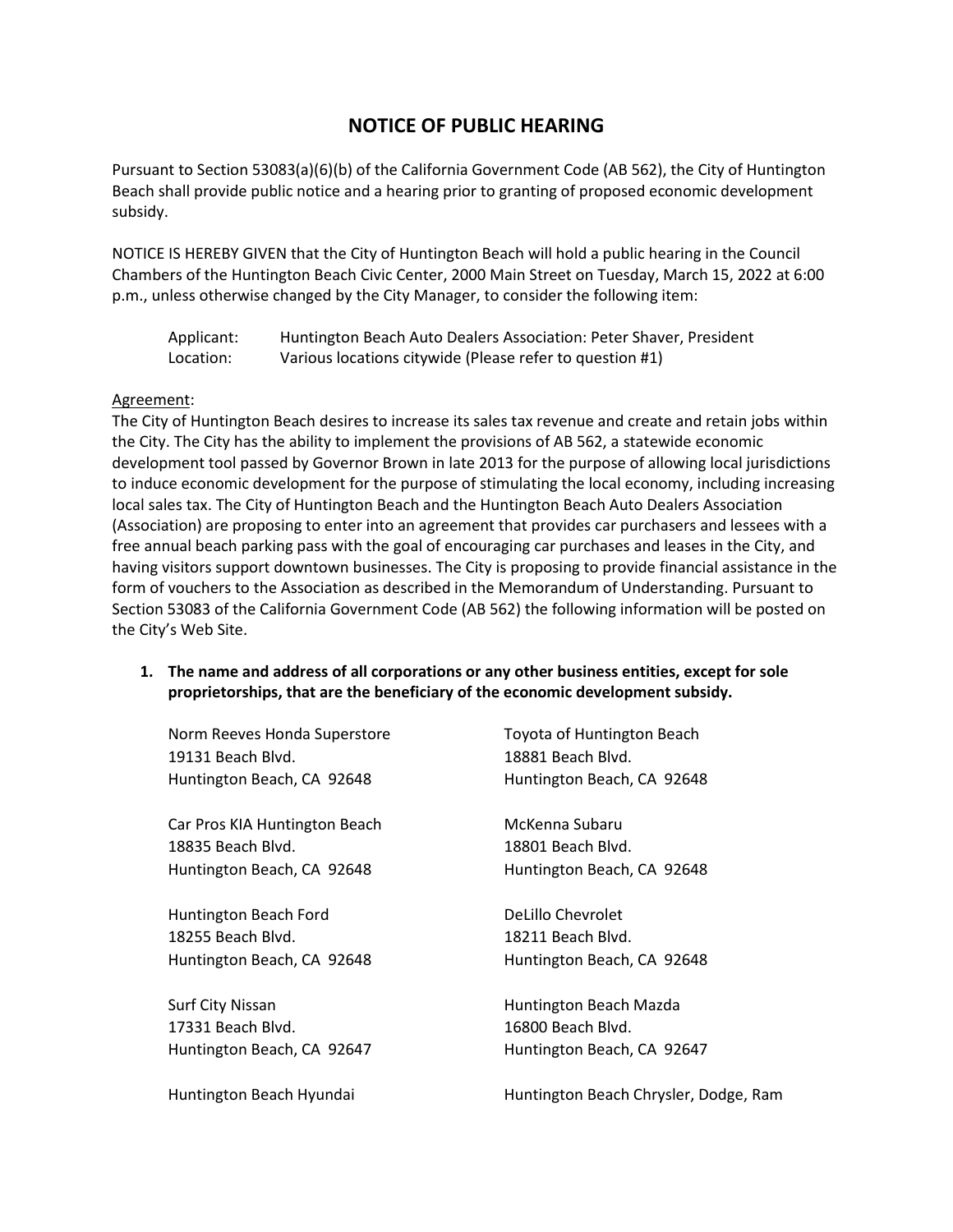| 16751 Beach Blvd.          | 16701 Beach Blvd.          |
|----------------------------|----------------------------|
| Huntington Beach, CA 92647 | Huntington Beach, CA 92647 |
|                            |                            |
| McKenna Volkswagen         | Huntington Beach Jeep      |
| 18711 Beach Blvd.          | 16701 Beach Blvd.          |
| Huntington Beach, CA 92648 | Huntington Beach, CA 92647 |
|                            |                            |

## **2. The start and end dates and schedule, if applicable, for the economic development subsidy.**

Upon City Council approval, the proposed agreement is expected to commence on March 15, 2022 and end on March 14, 2027.

## **3. A description of the economic development subsidy, including the estimated total amount of the expenditures of public funds by, or of revenue lost to, the local agency as a result of the economic development subsidy.**

The economic development subsidy will provide an incentive to car buyers, lessees, and participating members of the Huntington Beach Auto Dealers Association by providing a voucher to obtain a free annual beach parking pass (\$150 per vehicle) with the purchase of new, used (\$20,000 or more), or leased vehicles. Data from the on-going program suggests that the City redeems about 2,750 vouchers each year. Therefore, the City estimates that a subsidy of approximately \$412,500 will be provided annually which equates to the cost of the beach parking passes provided, with a total expenditure of approximately \$2,062,500 throughout the 5-year duration of the program. Additionally, 250 hours of City staff will be devoted to oversee the program.

## **4. A statement of the public purposes for the economic development subsidy.**

Car dealerships are the largest sales tax generators in Huntington Beach with annual sales tax revenue estimated to be between \$8-9 million. Maintaining sales tax revenue from the City's auto dealerships is needed to fund vital City services. The program helps to spur sales tax revenue growth, encourages local residents and regional visitors to purchase and lease vehicles in the City of Huntington Beach, and prevents leakage of automotive purchases and leases to outside jurisdictions.

## **5. Projected tax revenue to the local agency as a result of the economic subsidy.**

The average number of vehicles sold (new and used) and leased by the Huntington Beach Auto Dealers Association between 2018 and 2020 was roughly 24,600 annually. Approximately, 2,750 vouchers were redeemed each year between 2018 and 2021, which equates to an 11% voucher redemption rate. The projected total gross sales for vehicles within the City is roughly \$800-900 million of which the City will retain 1% in sales tax totaling \$8-9 million. Using the 11% voucher redemption rate as a way to determine the impact of extending the subsidy and keeping the program active, the City will retain almost \$1 million in sales tax annually and \$5 million throughout the 5-year duration of the program. Increased marketing of the economic subsidy will allow the City to receive additional sales tax from purchases or leases made under the program, which also provide increased sales tax generation on parts and service.